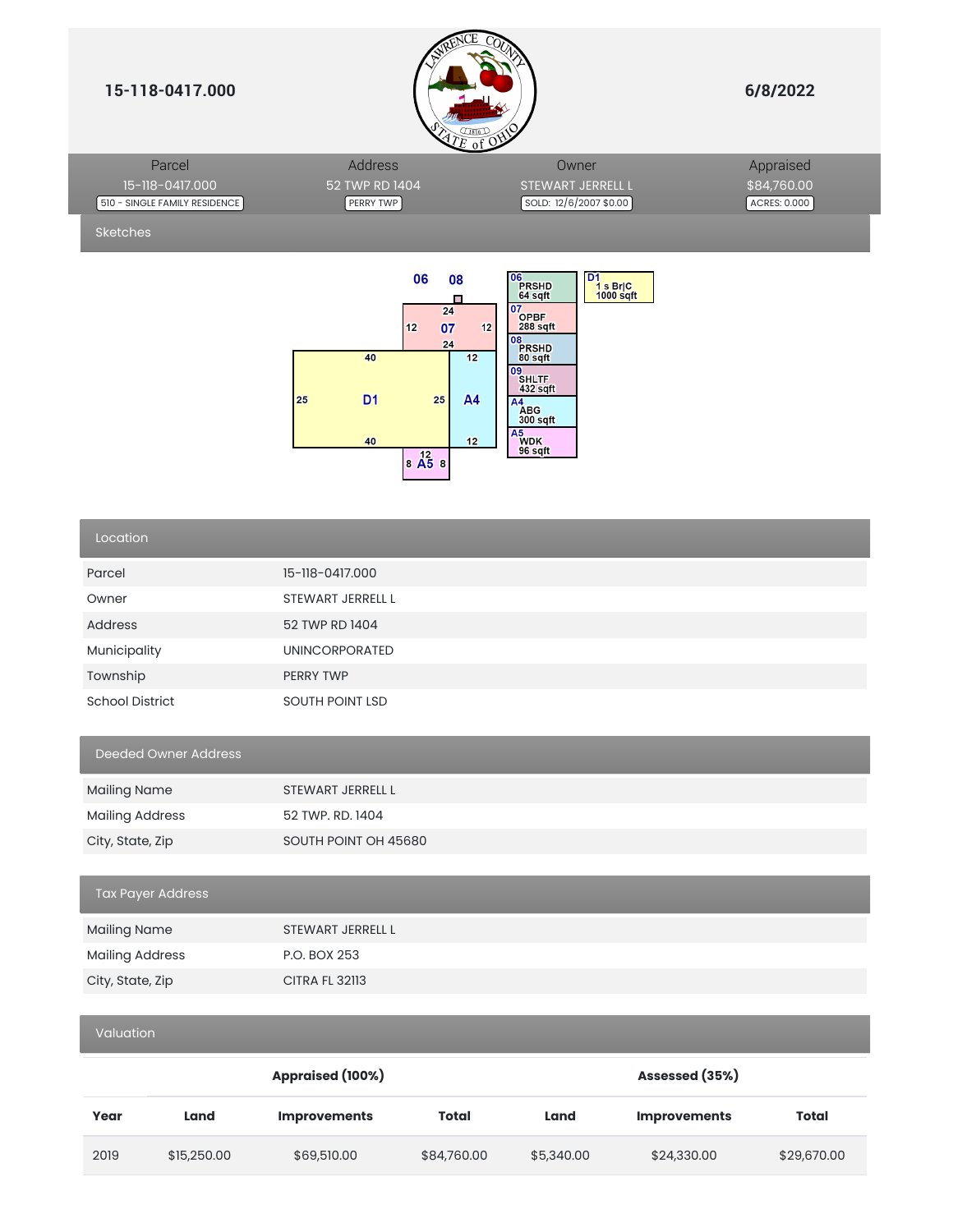|      |             | Appraised (100%)    |              |            | Assessed (35%)      |              |
|------|-------------|---------------------|--------------|------------|---------------------|--------------|
| Year | Land        | <b>Improvements</b> | <b>Total</b> | Land       | <b>Improvements</b> | <b>Total</b> |
| 2016 | \$13,860.00 | \$48,880.00         | \$62,740.00  | \$4,850.00 | \$17,110.00         | \$21,960.00  |
| 2010 | \$10,710.00 | \$39,010.00         | \$49,720.00  | \$3,750.00 | \$13,650.00         | \$17,400.00  |
| 2008 | \$16,740.00 | \$33,720.00         | \$50,460.00  | \$5,860,00 | \$11,800.00         | \$17,660.00  |
| 2007 | \$16,740.00 | \$45,960.00         | \$62,700.00  | \$5,860.00 | \$16,090.00         | \$21,950.00  |
| 2004 | \$14,810.00 | \$40,670.00         | \$55,480.00  | \$5,180.00 | \$14,230.00         | \$19,410.00  |

# Historic Appraised (100%) Values



## Legal

| Luyur                 |                               |                            |              |
|-----------------------|-------------------------------|----------------------------|--------------|
| Legal Acres           | 0.000                         | <b>Homestead Reduction</b> | N            |
| Legal Description     | $-00-00$ TODDS ACRES 2 LOT    | Owner Occupied             | Υ            |
| Land Use              | 510 - Single family residence | Foreclosure                | $\mathsf{N}$ |
| Neighborhood          | 1551510                       | <b>Board of Revision</b>   | N            |
| <b>Card Count</b>     |                               | <b>New Construction</b>    | N            |
| Tax Lien              | N                             | Lender ID                  | $\mathbf 0$  |
| <b>Annual Tax</b>     | \$919.52                      | <b>Divided Property</b>    | N            |
| <b>Routing Number</b> | 15-00700-015000               |                            |              |

### Notes

VOL 525 PG 229

VOL 525 PG 229 OR 482 PG 743/745 OR 485 PG 113

BOR: COND AV TO FR ADD 20% OBS TX YR 08 (5-13-09)

4-23-18 ADD OPBF, PRSHD & SHLTF, REMOVE BOR 20% PER REVIEW TX YR 19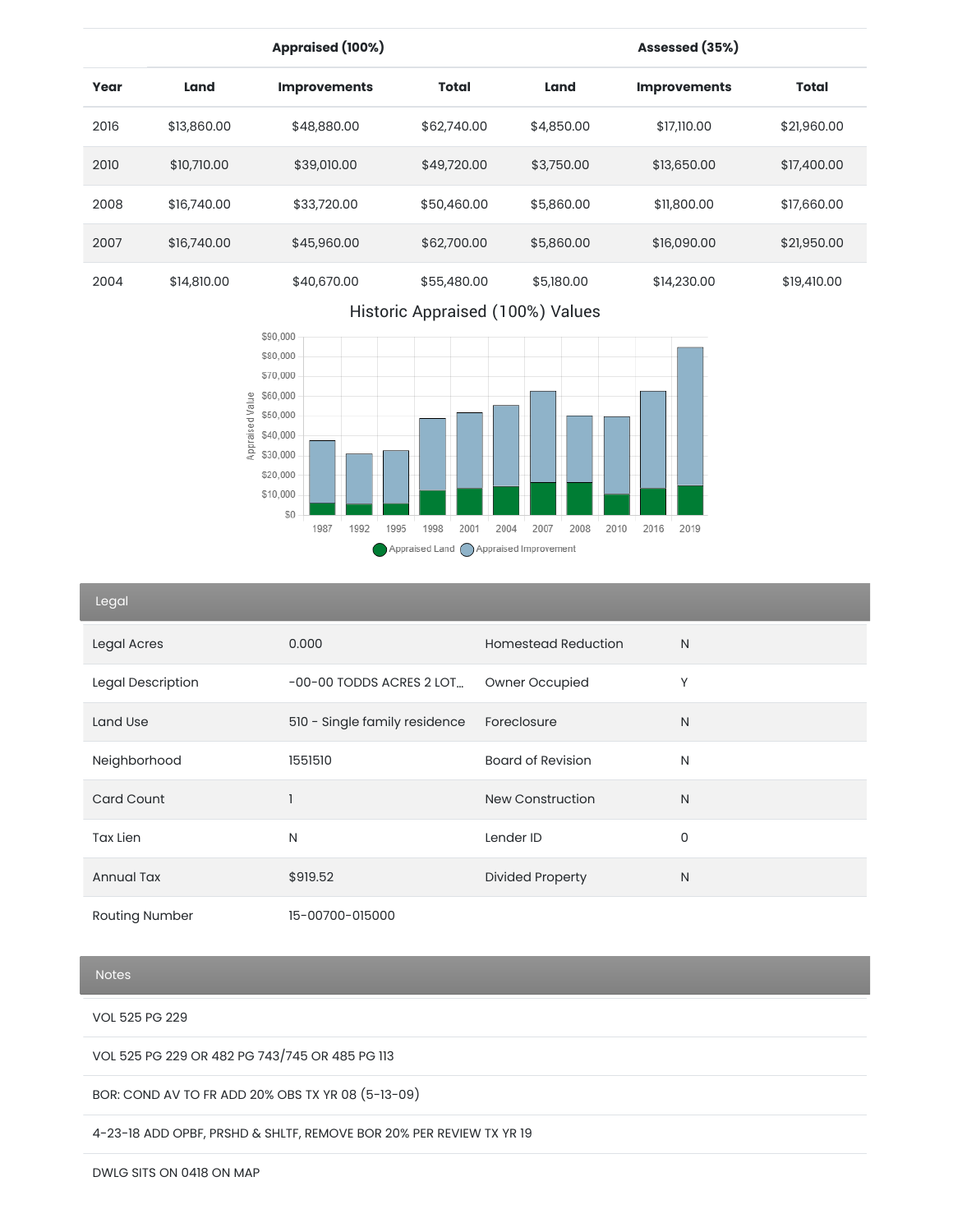|  |  | -sidem- |  |
|--|--|---------|--|
|  |  |         |  |

Dwelling 1

| Number Of Stories             | 1.0         | <b>Exterior Wall</b>          | <b>Brick Stone</b> |
|-------------------------------|-------------|-------------------------------|--------------------|
| Style                         | Ranch       | Heating                       | Central Warm Air   |
| <b>Year Built</b>             | 1972        | Cooling                       | None               |
| Year Remodeled                | $\mathbf 0$ | <b>Basement</b>               | <b>Full Crawl</b>  |
| Number of Rooms               | 5           | Attic                         | None               |
| Number of Bedrooms            | 3           | Finished Living Area          | $1,000$ sqft       |
| Number of Full Baths          | 1           | <b>First Floor Area</b>       | 1,000 sqft         |
| Number of Half Baths          | $\mathbf 0$ | <b>Upper Floor Area</b>       | 0 sqft             |
| Number of Family Rooms        | $\mathbf 0$ | <b>Half Floor Area</b>        | 0 sqft             |
| Number of Dining Rooms        | 0           | <b>Finished Basement Area</b> | 0 sqft             |
| Number of Basement<br>Garages | $\Omega$    | <b>Total Basement Area</b>    | 0 sqft             |
| Grade                         | $C-1$       | Fireplace Openings            | 0                  |
| Grade Adjustment              | 0.90        | <b>Fireplace Stacks</b>       | 0                  |
| Condition                     | AV AV       | <b>Other Fixtures</b>         | 0                  |

Additions

| Code          | <b>Description</b> | Card | <b>Base Area</b> | <b>Year Built</b> | <b>Appraised Value (100%)</b> |
|---------------|--------------------|------|------------------|-------------------|-------------------------------|
| <b>ABG</b>    | Attch Br Garage    |      | 300              | $\mathbf 0$       | \$4,730.00                    |
| <b>OPBF</b>   | Opn Patio Br Floor |      | 288              | 0                 | \$1,210.00                    |
| <b>WDK</b>    | <b>Wood Deck</b>   |      | 96               | $\mathbf 0$       | \$760.00                      |
| <b>Totals</b> |                    |      |                  |                   | \$6,700.00                    |

Agricultural

No Agricultural Records Found.

Commercial

No Commercial Building Records Found.

Sales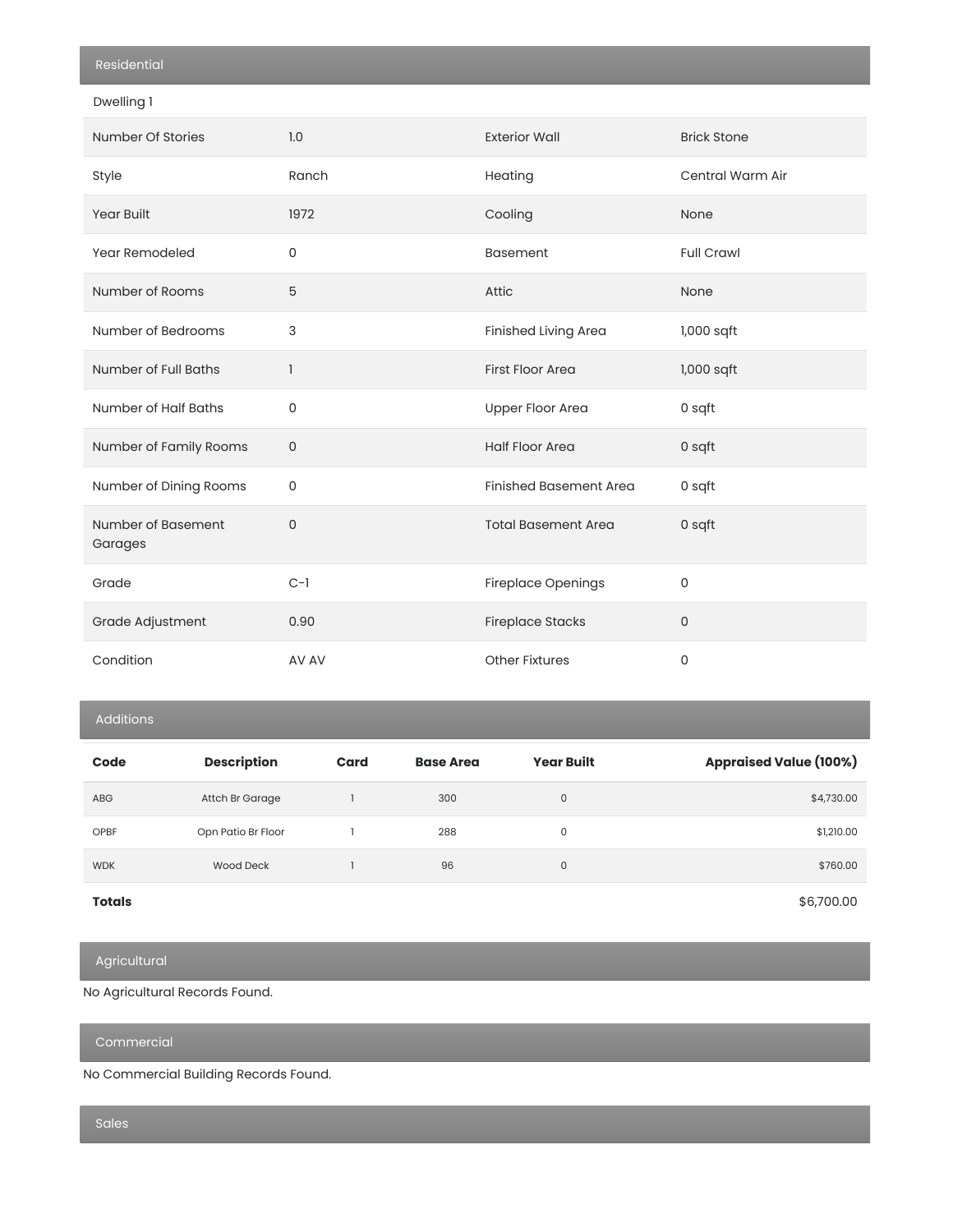| <b>Date</b> | <b>Buyer</b>                          | <b>Seller</b>                                | <b>Conveyance</b><br><b>Number</b> | <b>Deed</b><br><b>Type</b>              | <b>Deed</b> | <b>Book/Page</b> | <b>Valid</b>   | <b>Parcels</b><br><b>In Sale</b> | <b>Amount</b> |
|-------------|---------------------------------------|----------------------------------------------|------------------------------------|-----------------------------------------|-------------|------------------|----------------|----------------------------------|---------------|
| 12/6/2007   | <b>STEWART</b><br><b>JERRELL L</b>    | <b>UPPER END</b><br>LIVING LLC               | 1073                               | $WD-$<br><b>WARRANTY</b><br><b>DEED</b> |             |                  | <b>NO</b>      |                                  | \$0.00        |
| 11/16/2007  | <b>UPPER END</b><br>LIVING LLC        | <b>HUNINGHAKE</b><br><b>DREAMA</b>           | 1260                               | $WD-$<br><b>WARRANTY</b><br><b>DEED</b> |             |                  | <b>YES</b>     | 1                                | \$30,000.00   |
| 11/16/2007  | HUNINGHAKE<br><b>DREAMA</b>           | <b>HUNINGHAKE</b><br>ALAN &<br><b>DREAMA</b> | 1022                               | AF-AFFIDAVIT                            |             |                  | <b>NO</b>      |                                  | \$0.00        |
| 6/26/1987   | HUNINGHAKE<br>ALAN &<br><b>DREAMA</b> | FRALEY, RAY K.<br>& MINERVA                  | 568                                | $WD-$<br><b>WARRANTY</b><br><b>DEED</b> |             |                  | YES            | 1                                | \$41,000.00   |
| 1/1/1950    | FRALEY, RAY K.<br>& MINERVA           | unknown                                      |                                    | Unknown                                 |             |                  | <b>UNKNOWN</b> | $\mathbf 0$                      | \$0.00        |

Land

| <b>Land Type</b>        | <b>Acres</b> | Actual<br><b>Frontage</b> | <b>Effective</b><br><b>Frontage</b> | <b>Depth</b> | <b>Depth</b><br><b>Factor</b> | <b>Base</b><br><b>Rate</b> | Unit<br><b>Rate</b> | Adj.<br><b>Rate</b> | <b>Appraised</b><br><b>Value</b><br>$(100\%)$ |
|-------------------------|--------------|---------------------------|-------------------------------------|--------------|-------------------------------|----------------------------|---------------------|---------------------|-----------------------------------------------|
| FR - Front Lot [DEPTHC] | 0.1928       | 0                         | 70                                  | 120          | 90%                           | \$220.00                   | \$220.00            | \$198.00            | \$13,860.00                                   |
| <b>Totals</b>           | 0.1928       |                           |                                     |              |                               |                            |                     |                     | \$13,860.00                                   |

Improvements

|                            |      | Segment | <b>Size</b> |             |                  | Year         | <b>Appraised</b><br><b>Value</b> |
|----------------------------|------|---------|-------------|-------------|------------------|--------------|----------------------------------|
| <b>Description</b>         | Card | ID      | (xw)        | <b>Area</b> | <b>Condition</b> | <b>Built</b> | (100%)                           |
| 167 Shelter - Frame        |      | 09      | 18x24       | 432         | AV AV            | 2011         | \$1,570.00                       |
| 920 Personal Property Shed |      | 06      | 8x8         | 64          | AV AV            | 1980         | \$0.00                           |
| 920 Personal Property Shed |      | 08      | 8x10        | 80          | AV AV            | 2010         | \$0.00                           |
|                            |      |         |             |             |                  |              |                                  |

**Totals** \$1,570.00

2021 Payable 2022

|                               | <b>Delinquency</b> | <b>First Half</b> | <b>Second Half</b> | <b>Year Total</b> |
|-------------------------------|--------------------|-------------------|--------------------|-------------------|
| <b>CHARGE</b>                 | \$917.60           | \$552.60          | \$552.60           | \$2,022.80        |
| <b>ADJUSTMENT</b>             |                    | \$0.00            | \$0.00             | \$0.00            |
| <b>REDUCTION</b>              |                    | $-$ \$31.55       | $-$ \$31.55        | $-$ \$63.10       |
| NON-BUSINESS CREDIT           |                    | $-$ \$49.23       | $-$ \$49.23        | $-$ \$98.46       |
| <b>OWNER OCCUPANCY CREDIT</b> |                    | $-$12.06$         | $-$12.06$          | $-$ \$24.12       |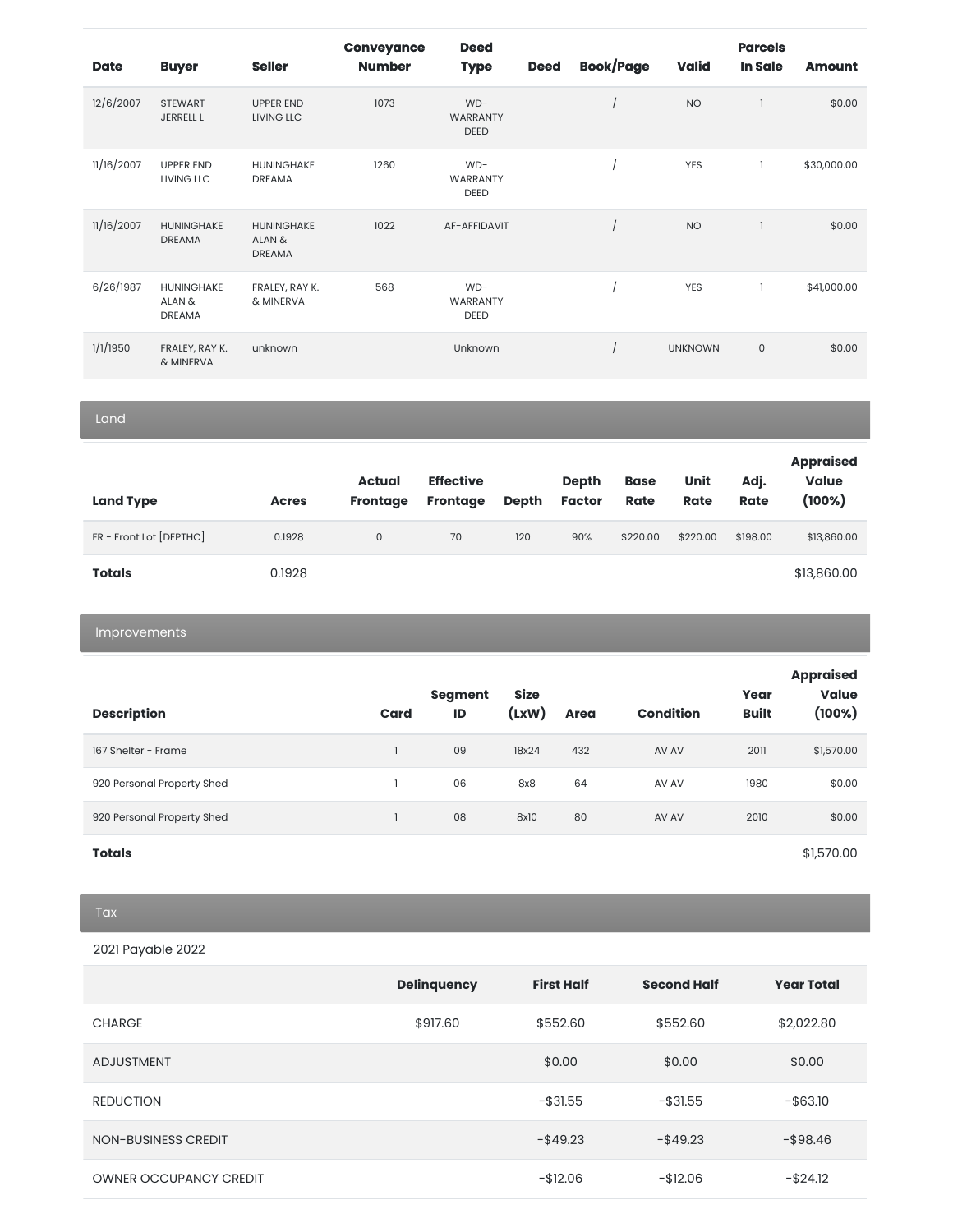| <b>HOMESTEAD</b>              |              | \$0.00   | \$0.00         | \$0.00       |
|-------------------------------|--------------|----------|----------------|--------------|
| <b>SALES CREDIT</b>           |              | \$0.00   | \$0.00         | \$0.00       |
| <b>NET TAX</b>                | \$917.60     | \$459.76 | \$459.76       | \$1,837.12   |
| <b>CAUV RECOUPMENT</b>        | \$0.00       | \$0.00   | \$0.00         | \$0.00       |
| SPECIAL ASSESSMENTS           | \$19.36      | \$17.60  | \$0.00         | \$36.96      |
| PENALTY / INTEREST            | \$142.27     | \$45.98  | \$0.00         | \$188.25     |
| <b>NET OWED</b>               | \$1,079.23   | \$523.34 | \$459.76       | \$2,062.33   |
| <b>NET PAID</b>               | $-$1,079.23$ | \$0.00   | \$0.00         | $-$1,079.23$ |
| <b>NET DUE</b>                | \$0.00       | \$523.34 | \$459.76       | \$983.10     |
| TAX RATE: 37.250000           |              |          | <b>ESCROW</b>  | \$0.00       |
| EFFECTIVE TAX RATE: 35.123278 |              |          | <b>SURPLUS</b> | \$0.00       |

Tax Payments

| <b>Payment Date</b> | <b>Cycle</b> | <b>Prior Paid</b> | <b>First Half Paid</b> | <b>Second Half Paid</b> | <b>Surplus Paid</b> | <b>Receipt Number</b>   |
|---------------------|--------------|-------------------|------------------------|-------------------------|---------------------|-------------------------|
| 9/28/2021           | 1-21         | \$1,079.23        | \$0.00                 | \$0.00                  | \$0.00              | Online/HM-09282021-1-1  |
| 8/17/2020           | 1-20         | \$503.24          | \$0.00                 | \$0.00                  | \$0.00              | ACH/ERR/HM-08172020-1-1 |
| 2/27/2020           | 1-19         | \$381.19          | \$472.35               | \$0.00                  | \$0.00              | Online/HM-02272020-44-1 |
| 3/14/2019           | $2 - 18$     | \$0.00            | \$375.87               | \$0.00                  | \$0.00              | kpdraw-03142019-10-1    |
| 8/23/2018           | 1-18         | \$772.86          | \$0.00                 | \$0.00                  | \$0.00              | kpdraw-08232018-1-1     |

Tax Distributions

2021



| <b>Levy Name</b>      | <b>Amount</b> | Percentage |
|-----------------------|---------------|------------|
| County (General Fund) | \$80.52       | 8.76%      |
| County (DD)           | \$47.34       | 5.15%      |
|                       |               |            |
| Totals                | \$919.52      | 100%       |